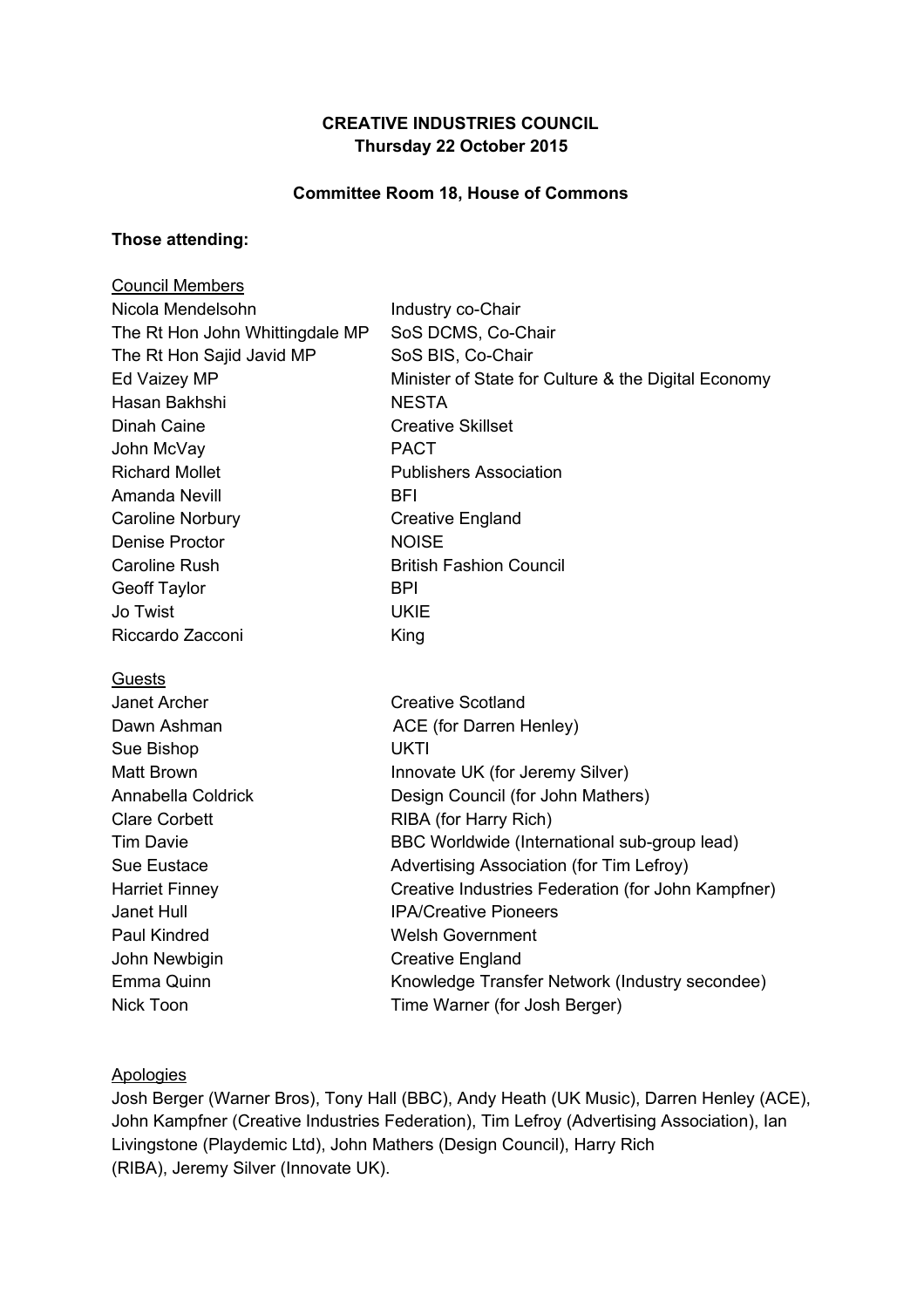### **Main points raised**

#### Item 1 - introductions and matters arising

- 1. Nicola Mendelsohn (NM) began the meeting by thanking past Council members and welcoming the new Council members.
- 2. John Whittingdale (JW) also welcomed the new council members. He informed the group that SR 2015 discussions with HM Treasury were ongoing and that the case for the creative industries was being made. He said that the Chancellor was largely sympathetic and that he would talk through the SR outcome at the next meeting.
- 3. JW went on to talk about the BBC charter review consultation, highlighting the huge number of responses received to date, stressing that the debate is ongoing, options for moving forward are being explored and that he expected a preliminary conclusion early in the new year.
- 4. JW touched briefly on: DSM, stating that he was in favour in principle, particularly on portability, but was aware of industry concerns and would be discussing this at his meeting with Senator Dodd of the MPAA; the Chinese state visit where a wide range of the UK's creative industries were being showcased and the potential for enormous benefit to the UK; the UK-Korea creative industries forum was also a great opportunity and he offered his congratulations to the BFI on the London Korean film festival.

### Item 6 (moved to accommodate AN) - *Imagi-nation: The Business of Creativity*

- 5. Amanda Nevill (AN) introduced *[Imagi-nation:](http://www.pwc.co.uk/industries/entertainment-media/insights/imagi-nation.html) The Business of Creativity* a review by CIC member Ian Livingstone and PwC, which aims to provide an overview of the current state of play within the UK's Creative Industries, highlighting successes and key challenges.
- 6. AN said the report was digestible and readable with some well posed policy questions. Some members expressed disappointment that they had not been invited to contribute to the review and disagree with some of the conclusions, particularly around IP. Others highlighted diversity as an issue missing from the report. NM recommended members read the report as it encompasses much of what the CIC has been championing.

#### Item 2 - CIC strategy refresh - terms of reference and progress update

- 7. NM welcomed Emma Quinn (EQ) to the meeting and talked about the planned launch of the \*Create UK refresh in early 2016.
- 8. EQ said progress on the refresh was good and outlined aims and key milestones going forward including a visioning exercise in November, open strategy consultations in October/November and terms of reference for subgroups as well as the main council.
- 9. NM said that members who weren't already part of a sub-group should consider getting involved in where the issues were of particular interest. EQ agreed to circulate list of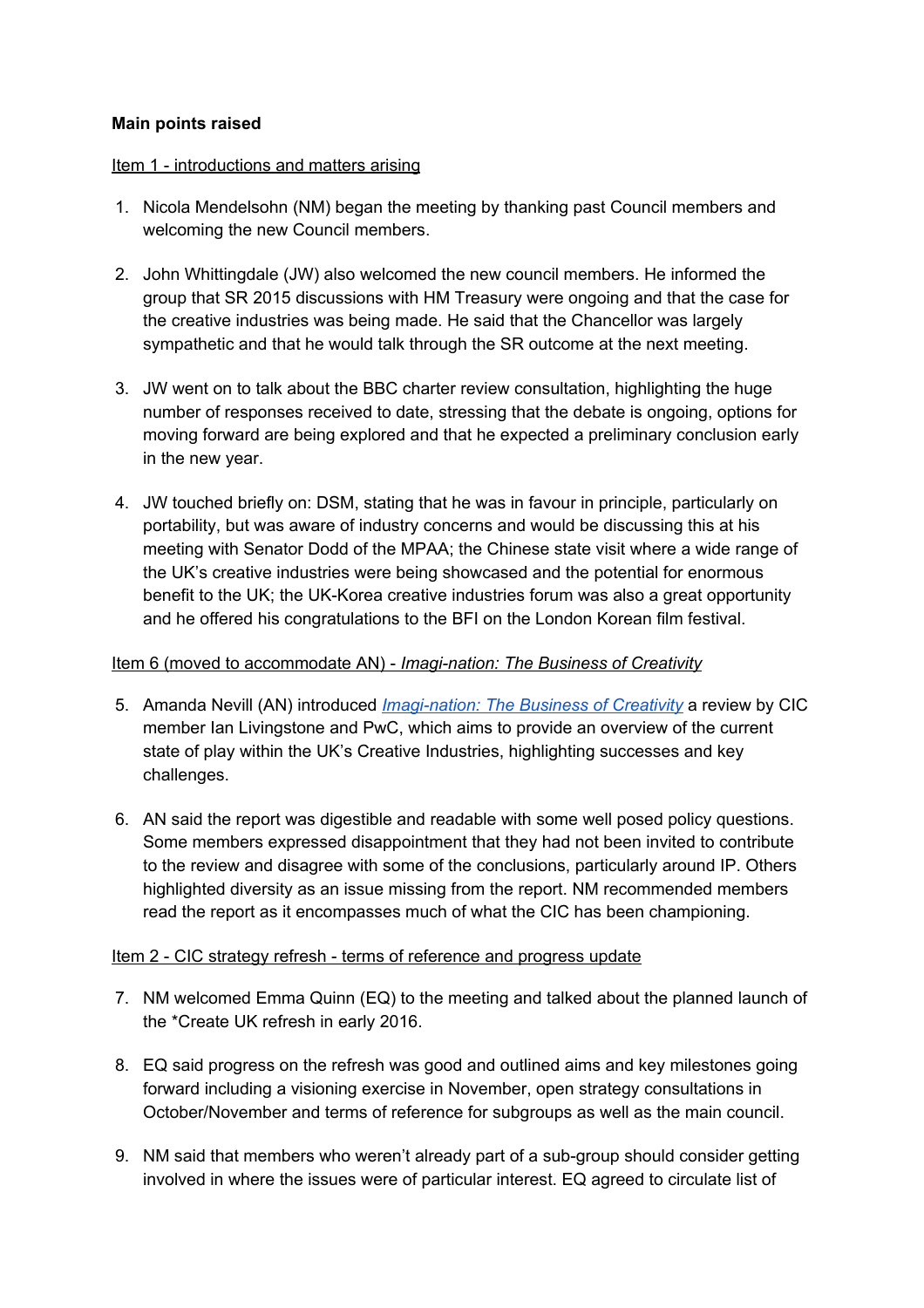sub-groups once complete **[Action: EQ]**. NM also proposed that a new marketing and comms sub-group be set up, to be led by Janet Hull (JH), which was agreed. **[Action: JH and CIC Secretariat to take forward]**. Tim Davie (TD) requested a cohesive strategy for the sub group, reflecting the priorities of the CIC and sub-groups and leading on key messaging.

- 10. Janet Archer (JA) asked whether Creative Scotland would contribute to the strategy refresh and whether it would align with their own strategy. Ed Vaizey (EV) said that involvement of the devolved administrations should be as a result of a meaningful mechanism rather than ad-hoc invites to strategy sessions and that the links should be made in the text of the strategy refresh.
- 11. Caroline Norbury (CN) pointed out that the original strategy set benchmarks and asked if the refresh was looking back at the success of the KPIs so that progress can be demonstrated. Hasan Bakhshi (HB) said he would be happy to work on this and NM suggested sub-group leads revisit the KPIs and if statistics are required, they should talk to EQ and HB. **[Action: sub-group leads]**
- 12. EV said he felt diversity remained an important issue with progress made in some sectors of the CIs, but not others. A diversity sub-group was proposed and agreed, to be led by John McVay (JM). **[Action: EQ and JM]**

## Item 3 - sub-group updates

- 13. Geoff Taylor (GT) presented the IP sub-group update. The main points were: launch of campaign regarding accessing illegal content - CIC members could help with raising awareness of campaign **[Action: GT to follow-up with email]**; toolkit for schools (IPO hub); DSM - concerns about enforcement and online platform responsibility; need for safe harbours to be reviewed; little progress made with search engines; not yet clear where the Commission will go with DSM; if no voluntary solution forthcoming, will government act on its manifesto commitment? JW asked if it was worth meeting with Google to try and nudge them on the issue.
- 14. Tim Davie (TD) presented the International sub-group update. The main points were: the group is ready to go with its strategy refresh; working together with UKTI has really helped; learning from Chinese state visit should be captured, though one single event is not useful in itself, but needs to be followed up with multiple interactions; Brazil and India are key markets which need promoting; issue of metrics needs to be addressed - needs to better capture sectors and be more comprehensive and consistent around exports of products, services and content etc.
- 15. Sue Eustace (SE) presented the Infrastructure sub-group update. It was proposed and agreed that the Infrastructure group be split into three separate groups to cover:
	- a. creative clusters
	- b. digital infrastructure (proposed and agreed this group to be led by Andy Payne)
	- c. regulation to look at UK and Europe including DSM

# **[Action: EQ to follow-up]**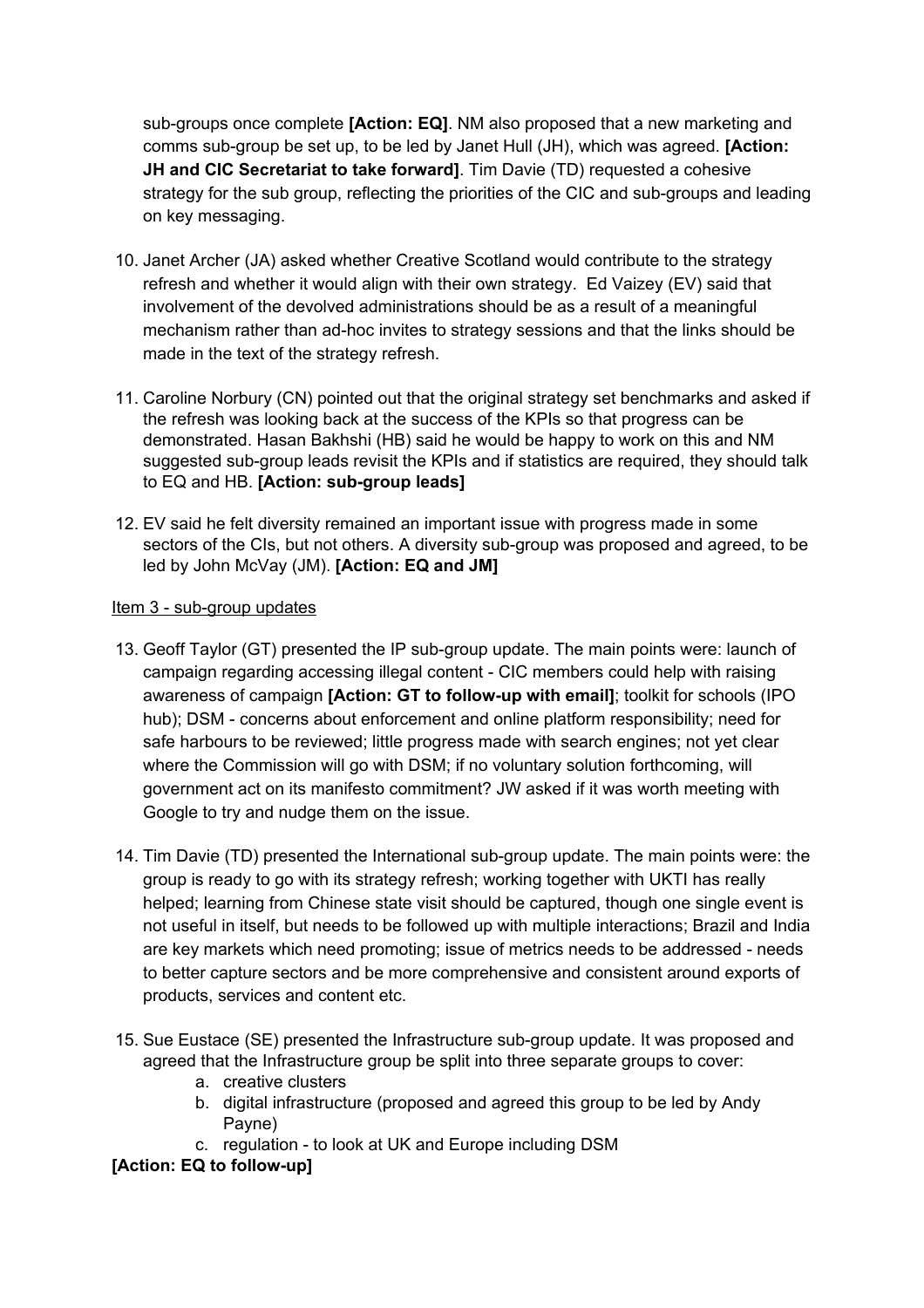- 16. Caroline Norbury (CN) presented the Access to Finance sub-group update. The main points were: presentation of findings from SME report which shows that CI businesses face many of the same issues as non-creative businesses; more nuanced conversation around finance and support is required; more engagement to educate businesses and the financial sector needed; hold fewer but more impactful events - many events already happening run by other organisations; big disparity in access to finance and capital and understanding of need between London and the rest of the UK - regions need to be better served; exploring the idea of an intermediary advisory sector; need more interaction with BIS and conversation with Treasury - agreed by Sajid Javid (SJ) and EV.
- 17. Dinah Caine (DC) presented the Education and Skills sub-group update with a focus on the apprenticeship levy (AL). The main points were: the levy is an opportunity to take forward the E&S sub-group strategy; CIs have highest level of growth in numbers of apprenticeships in any sector across the economy, but still proportionately very low; need to be sure that the way in which the AL works, fits with how the CIs operate (ie lots of low numbers of high niche training required); CIC has enabled sector to take a step forward on levels of collaboration which is key; can employers come together to look at how to manage across the value chain; Enterprise Bill - what is the definition of an apprentice; will employers be able to use the funding to develop the enormous number of standards required;
- 18. SJ thanked DC for her input. He went on to set out the reasons for and aims of the introduction of the AL, including: publicly committed £3 million; need for focus on skills; learning from other countries; smaller businesses exempt based on headcount. SJ also said he was happy to meet DC to discuss in more detail. **[Action: DC to contact SJ's office to arrange meeting]**. SJ finished by saying that CIC members should send any ideas they have for the Enterprise Bill to him and JW. **[Action: CIC members to follow-up]**.
- 19. Hasan Bakhshi (HB) spoke briefly to the paper circulated in advance of the meeting updating the CIC on the Technical Working Group.

#### Item 4 - CIC regional engagement & suggestions for non-London CIC meeting

20. John Newbigin talked briefly. Main points raised were: effect of talking to key contacts in a variety of CI sectors in regions and encouraging them to make contact with industry peers and neighbours; using existing networks to inform CI sector more widely; request was made for links in design and architecture outside London and links with CIs more generally in east of England.

#### Item 5 - young people and the creative industries

21. Denise Proctor (DP) talked briefly about the NOISE charity and her work with young people. Main points were: work in colleges can help with diversity, but there are pressures on the college system; lack of soft skills among young people; need more experience of real world application of jobs they are training for, otherwise they are missing opportunities - colleges need to work with local businesses to address this. DP